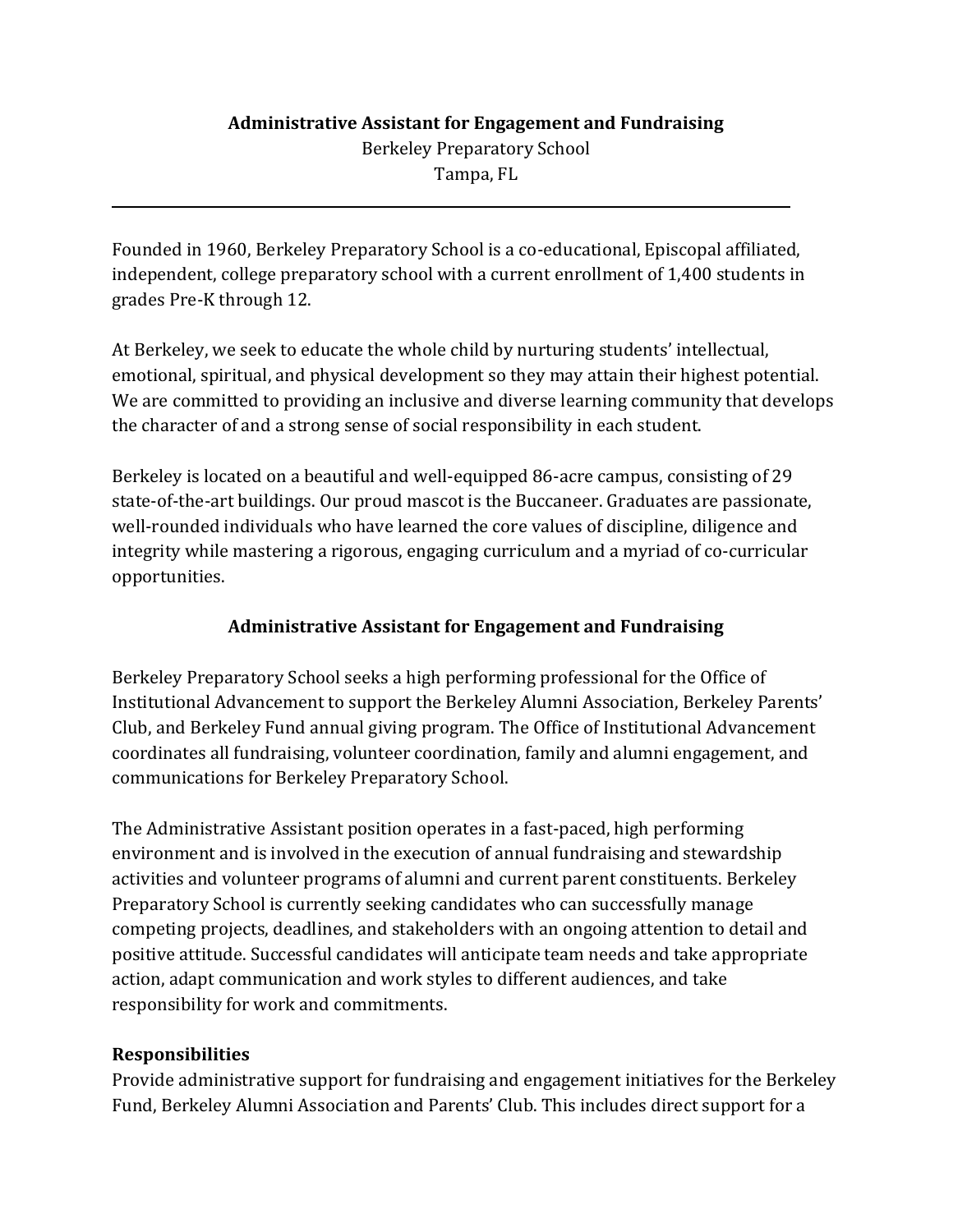multitude of events, ranging from campus-wide gatherings, off-campus tournaments, donor events, and many annual Parents' Club activities.

- Create and maintain accurate financial reports and trackers, including spreadsheets and donor lists for both internal and external volunteer use.
- Provide timely follow-up and support to volunteer efforts.
- Handle administrative tasks associated with all events, from the initial planning phase, through working the event itself, and the post-event stewardship and follow up activities. This includes but is not limited to invitations, registrations, catering, etc.
- Develop, organize, and execute all "event-day" processes, including check in and check out.
- Maintain accurate event recordkeeping, including registrations and finances, and benchmarking reports.

## **Additional Responsibilities**

- Provide support for school-wide events, including New Parent Reception, Honors Nights, and Commencement.
- Coordinate team scheduling and any additional on or off-campus meetings or events in support of volunteers and leadership.
- Provide quality assurance measures for external communications.
- Assist in database requests for distribution and email lists.

## **Qualifications**

- Bachelor's degree preferred
- Excellent communications skills
- Strong interpersonal skills, including ability to interact in a pleasant and professional manner with all constituents
- Proficiency in Microsoft Office Products to include MS Word, Excel, PowerPoint, and Outlook
- Preference to previous database and Google suite experience
- Willingness to learn Blackbaud's Raiser's Edge
- Ability to multitask, meet deadlines, and work independently with a high degree of accuracy
- Strong teamwork ethic
- Must be able to work evenings and weekends as needed